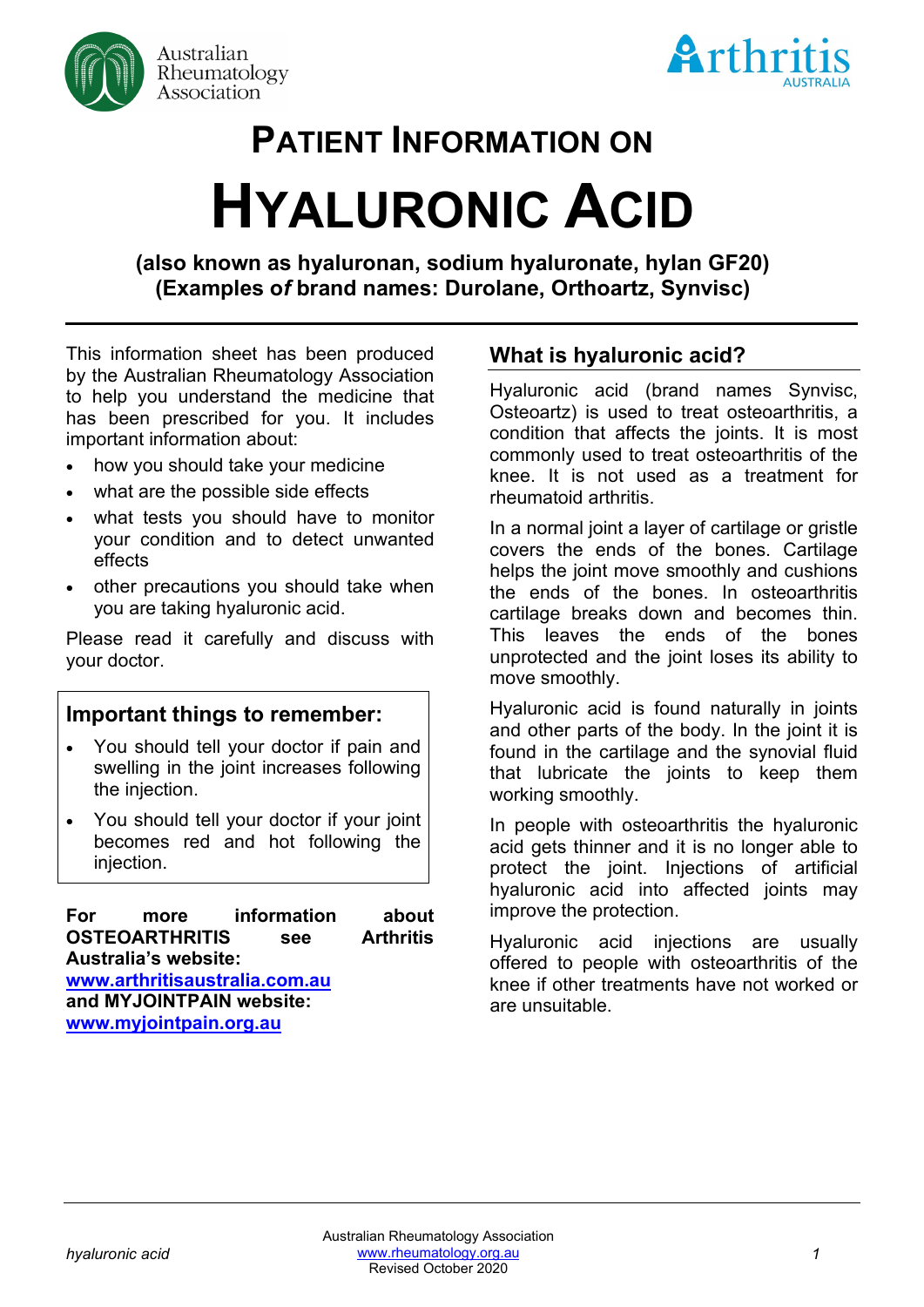# **What benefit can you expect from your treatment?**

Hyaluronic acid injections help reduce the pain caused by osteoarthritis. Some patients find relief from symptoms within a few days. Full benefits usually are reached 3-5 weeks after the treatment.

The treatment may provide pain relief for up to 6 months. Response varies and the injections do not help everyone. If successful the injections can be repeated after 6 months.

# **How is hyaluronic acid given?**

Your doctor will inject the hyaluronic acid directly into the knee joint. Local anaesthetic is sometimes used before the injection. Injections may be given once a week for three weeks or a single injection depending on the particular product your doctor recommends.

#### *Can other medicines be taken with hyaluronic acid?*

Hyaluronic acid may be used with other arthritis medicines including:

- steroid medicines such as prednisolone or cortisone injections into the joint
- anti-inflammatory medicines (NSAIDs) such as naproxen (Naprosyn) or ibuprofen (Brufen, Nurofen)
- simple pain relieving medicines such as paracetamol.

There are separate information sheets for the medicines mentioned above.

# **Are there any side effects?**

Side effects from hyaluronic acid injections are not common. Most are limited to the site of injection and do not last long. Tell your doctor if you are concerned about possible side effects.

## *Most common possible side effects:*

Local side affects may include:

- *redness and tenderness* at the site of the injection
- increased *stiffness, swelling or warmth inflammation* (flare) lasting 24 to 48 hours following the injection.

These local reactions may be treated by resting and applying ice to the injected area or by simple pain relievers.

#### *Less common or rare possible side effects:*

These include:

- *Allergy* including rashes, hives, itching, flushing and swelling of the face, tongue or throat, chest tightness and shortness of breath. If you experience any of these symptoms contact your doctor straight away.
- Less commonly a joint may become *severely inflamed* after injection. This may be due to acute arthritis from crystals in the joint. Very rarely an *infection* in the joint may develop after the injection. If the pain and swelling in the joint that was injected increases a great deal or the joint becomes red and hot contact your doctor quickly.
- *Other side effects* that have been observed include headache, muscle pain, nausea, sore throat and flu-like symptoms.

## **What other precautions are necessary?**

## *After the injection*

• It is recommended that strenuous activity (e.g. high impact sport such as jogging or tennis) or prolonged weight-bearing activities are avoided for about 48 hours after the injection.